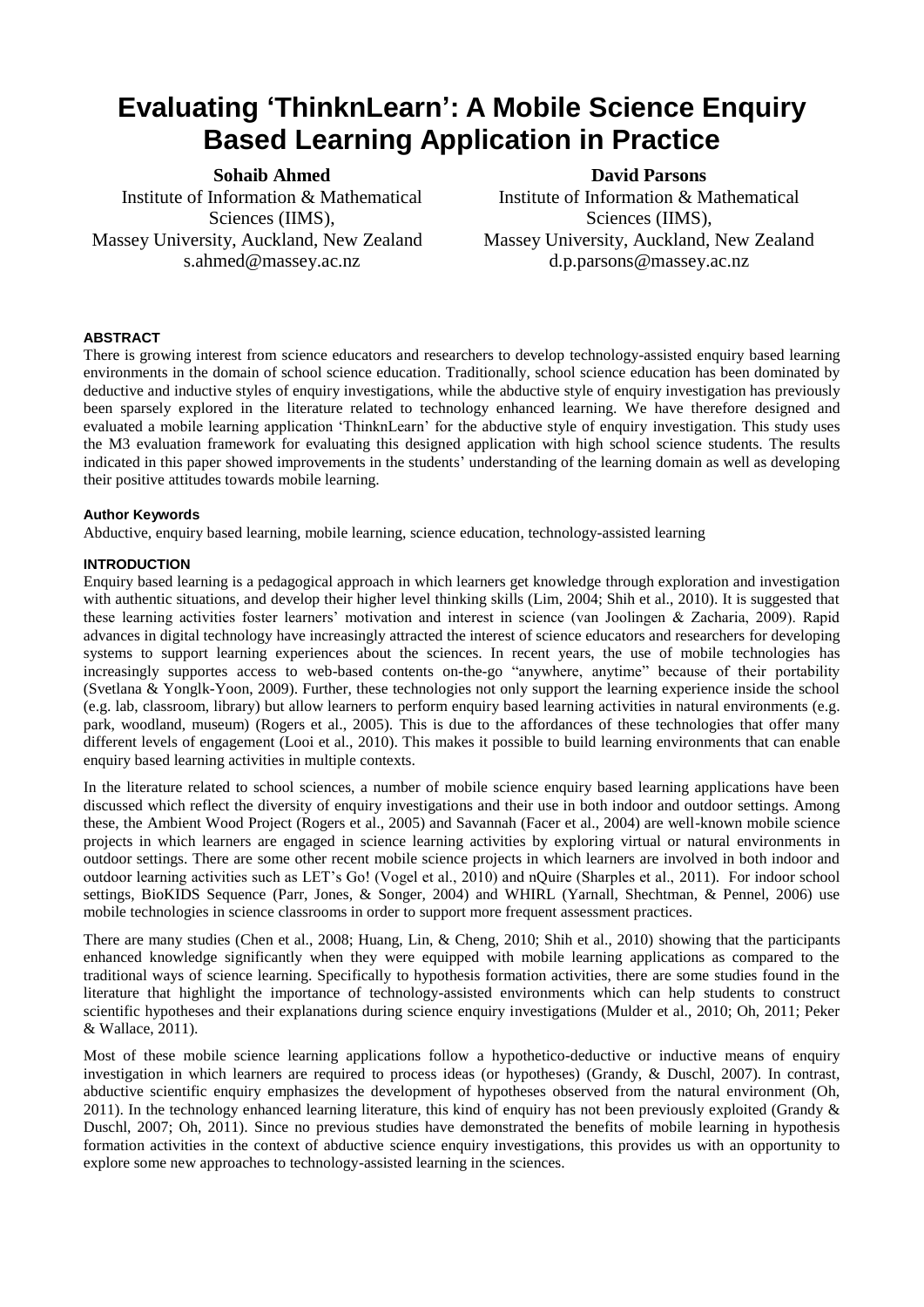## **ABDUCTIVE SCIENCE ENQUIRY**

In enquiry based learning, one of the important learning activities is to provide scientific explanations of natural phenomena. An abductive science enquiry is also implemented in a similar way that leads learners towards new explanations on the basis of background theories and observations (Raholm, 2010). In this trait of enquiry, learners are not sure about the conclusions but they get some possible explanations of a given problem, and those potentially possible explanations guide learners to construct some meaningful learning (Eriksson & Lindstorm, 1997). Substantially, this is the essence of abduction that it starts with the incomprehensive nature of explanation and concludes with the construction of satisfactory new knowledge by relating observed phenomena and the underlying concepts of a given domain (Raholm, 2010).

The concept of abduction was coined by C.S.Peirce (1839-1914) who classified abduction as a form of inference. He further explained that the logic of scientific enquiry is divisible into three fundamental modes of inference (Raholm, 2010): (1) deduction or explicative inference (2) induction or evaluative inference and (3) abduction or innovative inference. The following example, taken from our domain of study, will show the relationships more clearly. Here, the ideas relate to black surfaced tins (cans) containing hot water losing heat more quickly than white or shiny surfaced tins. In these examples, the Case (Hypothesis), Result (Observation) and Rule (Condition or Suggestion) are defined to show the differences in order.

Deduction:

**Rule**–The water particles in a black surfaced tin vibrate faster than the other tins. **Case**– A black surfaced tin absorbs more heat energy than the other tins. **Result**–A black surfaced tin cools more quickly.

Induction:

**Case**–A black surfaced tin absorbs more heat energy than the other tins. **Result**–A black surfaced tin cools more quickly.

**Rule**–The water particles in a black surfaced tin vibrate faster than the other tins.

Abduction:

**Rule**–The water particles in a black surfaced tin vibrate faster than in the other tins.

**Result**– A black surfaced tin cools more quickly.

**Case**– A black surfaced tin absorbs more heat energy than the other tins.

From these examples, it can be observed that in both deduction and induction, a Case (Hypothesis) is processed with either a Rule or a Result to generate the other component, while in abduction, the Rule and Result are used together to find a Case. This trait of abduction is well-suited to enquiry problems in which learners are challenged to formulate scientific hypotheses and explain natural phenomena (Oh, 2011). Therefore, science educators and researchers have recently begun to study the process of hypothesis generation in the context of abductive enquiry investigations.

# **THINKNLEARN: A MOBILE WEB APPLICATION**

In consultation with the science teachers from a local high school, we agreed on one of the science enquiry topics from the national standard science curriculum as the experimental context to test a mobile learning application that supports abductive enquiry. In this experiment, three tins with different surface colours are filled with boiling water in order to compare the way they radiate heat energy. Tin A is painted white, tin B black and tin C is shiny (unpainted). Learners have to formulate a hypothesis from collecting data about these tins and then explain it further as depicted in Figure 1a and 1b (further details about the application can be found in Ahmed, Parsons & Mentis (2012)).

This mobile web application "ThinknLearn" follows the AIM (Abductive Inquiry Model) (Oh, 2011) which includes four phases; *exploration*, *examination*, *selection* and *explanation*. In the *exploration* phase, the application asks about the temperature of the various tins which were recorded by the students at a particular time interval after pouring boiling water in these tins as shown in Figure 1a. After submitting all values for the given tins, the application poses a series of Multiple Choice Questions (MCQs) regarding the collected values of these measures one-by-one in the *examination* phase. This feature makes students use their observational abilities to answer the given questions. Further, it gives suggestions based on the answers chosen by the students. This question-suggestion module of the application guides students towards a point where they are able to formulate hypotheses about the given measures and understand the knowledge presented in this application. These context-sensitive suggestions are generated from an ontology which may lead the students to think about the various aspects of heat energy related to different coloured surfaces. The ontology is used for the representation of the domain of interest (Uschold & Gruninger, 2004).

In the *selection* phase, students are asked to select one of the appropriate hypotheses about the observed phenomena as depicted in Figure 1b. There are two hypotheses defined in this application; one is related to the vibration of the water particles and the loss of heat energy from the different coloured tins while the second is about the heat absorption and the loss of heat energy from the different coloured tins. The application uses a random function to ask about one of these hypotheses. In addition, the application extracts all the possible hypotheses including one correct and other three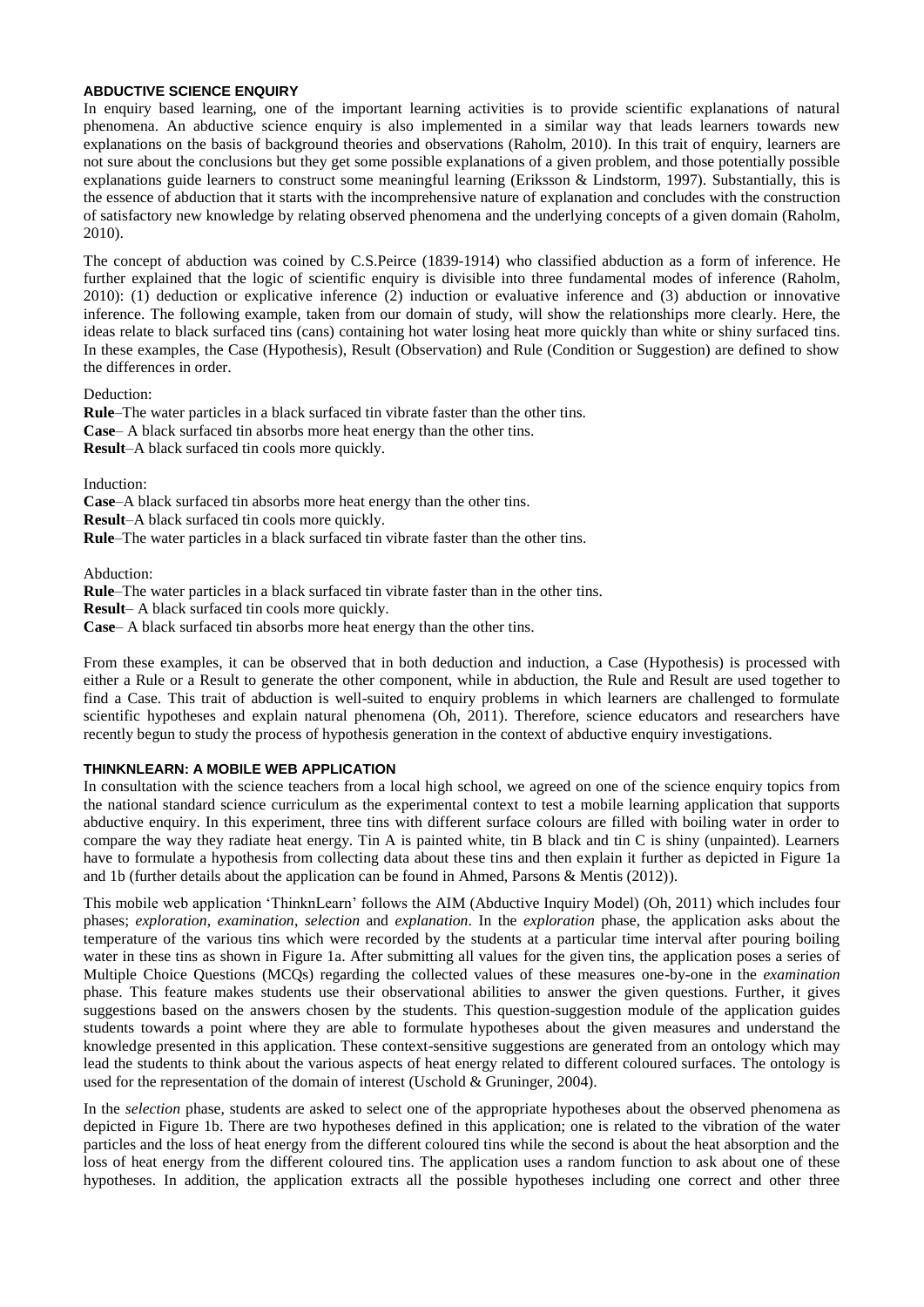distracters by using the domain ontology and its inter-related concepts. At the end, students express their complete explanations of the observed phenomena in the *explanation* phase.





#### **EVALUATION**

It is suggested in (Sharples, 2009) that mobile learning applications evaluation can inform systems by examining how the learning activity and the underlying technology can be developed to enhance learning and offer new learning opportunities. For the purposes of evaluation, part of the M3 evaluation framework (Vavoula et al., 2009) is used in this study. This framework consists of three levels of granularity (Vavoula & Sharples, 2009); Micro, Meso and Macro. However, in this study, only two levels (i.e. Micro and Meso) are applied as defined in Table 1. The reason for not considering the Macro level at this stage is because this level is used to examine the longer term impact of the new technology on established learning practices (Vavoula et al., 2009). At this stage of the research, this level of evaluation is not yet possible.

| <b>M3</b> Evaluation<br><b>Framework Level</b> | <b>Evaluation Aspects</b>                                                                       | <b>Form of Evaluation</b>                                |
|------------------------------------------------|-------------------------------------------------------------------------------------------------|----------------------------------------------------------|
| Micro Level                                    | Technology usability<br>Individual and group learning activities<br>(Hypotheses Formation)      | <b>Ouestionnaire</b><br>Semi-structured group discussion |
| Meso Level                                     | Mobile learning experience as a whole<br>Learners' cognitive skills and learning<br>performance | Pre-Post tests<br>(Experimental and Control groups)      |

**Table 1 Evaluating 'ThinknLearn' using the M3 evaluation framework**

#### **Experimental Design**

The rationale for this experimental design is to evaluate "ThinknLearn". Evaluation at the Micro level includes the technological usability and utility of the application. The utility covers the guidance towards the construction of hypotheses about the underlying domain while the usability focuses on the capability of the software product to be understood, learned, used and attractive to the user, when used under specified conditions (Bevan, 2001). Three ISO metrics including *learnability*, *operability* and *understandability* are used (ISO, 2003) for that purpose. In addition, for exploring the quality of learners" learning experiences in a mobile learning context, three "softer" metrics of quality are applied; *metaphor*, *interactivity* and *learning content* (Parsons & Ryu, 2006).

Evaluation at the Meso level explores learners" educational aspects such as mobile learning experiences, cognitive thinking skills and learning performance in abductive enquiries. This experimental design uses control and experimental groups to compare learning outcomes. A control group performed the heat energy experiment in the science laboratory using a "pre-test -> heat energy experiment -> post-test" method, where the participants carried out the learning activities without using 'ThinknLearn'. The experimental group used the application 'ThinknLearn' while performing the same experiment in the science laboratory using a "pre-test -> heat energy experiment + using ThinknLearn -> post-test" method. The learning activities involved pre and post tests around hypothesis formation activities in the context of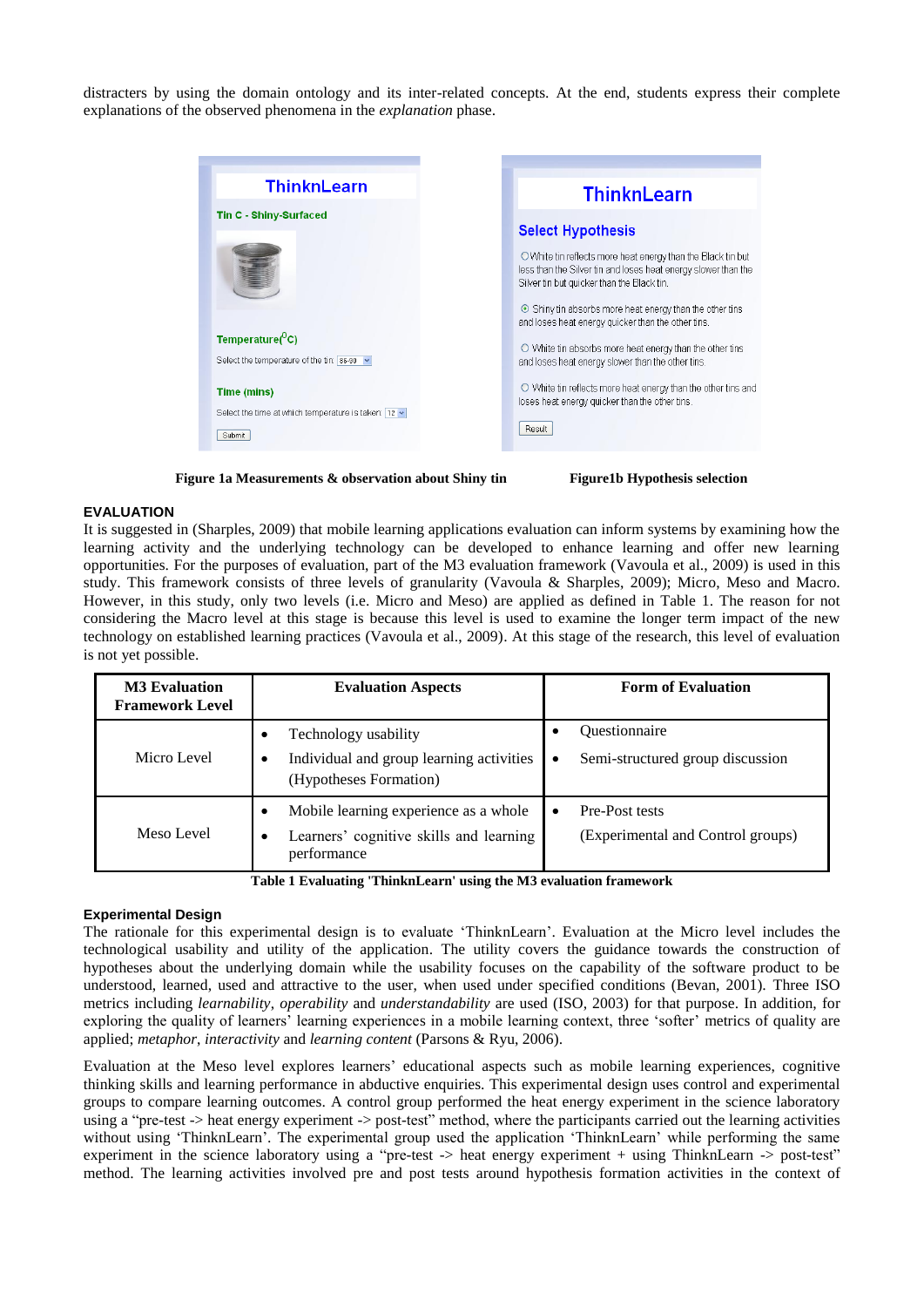abductive science enquiry. These tests consist of MCQs and open-ended question which assessed learners" knowledge about the topic covered in their science class.

This experiment was a between-subject design. The two ways of generating hypotheses and improving learning are considered as the independent variables; using the application "ThinknLearn" versus the traditional approach, while the dependent variable is learning performance in this experiment. The measurement of the learning performance assesses how well each participant has learnt the given science content (i.e. heat transfer energy) while performing abductive science enquiry investigations.

## **Participants**

A total of 161 students from six science classes voluntarily participated in this experiment. They were all NCEA level 1 science students, from Albany Senior High school, Auckland, aged 15-16 years. One of the groups was treated as an experimental group which comprised 86 students from three science classes. The other 75 students were a control group. In the experimental group, 86 students filled in the questionnaire and participated in group discussions while 81 students participated in pre-post activities. In the control group, 75 students were involved in pre-post activities without using "ThinknLearn".

For the distribution of the groups (i.e. experimental and control), science teachers were insistent on keeping the class structure intact. Therefore, students could not be randomly assigned to any of the groups. However, three classes apiece were selected as experimental and control groups respectively. In each class, there were previously 8-9 sub-groups for performing their science classroom activities. So, we continued with this distribution and conducted this experiment in the second week of February, 2012.

#### **Apparatus**

Both groups were provided with three different coloured surface tins including *Black*, *Shiny (Silver)*, and *White*. In addition, the experimental group was equipped with WiFi enabled mobile devices. The control group were required to perform the experiment in the traditional way (i.e. without any mobile devices). Both groups had used the same concepts related to the given topic (i.e. heat energy transfer) which were already covered in their earlier classrooms. For the experimental group, the "ThinknLearn" application was used to assist the participants to understand those concepts using their mobile devices. For pre and post activities, a MCQ quiz was provided with the instructions according to each group. Further, a questionnaire was also given to each participants in the experimental group, to investigate their individual learning experiences when using the application.



**Figure 2 Experimental group participants performing the experiment**

#### **Procedure**

Initially, science teachers introduced the information about the experiment, the purpose of the study, and the data collection process for each group. Both groups of participants were first asked to answer the pre-test that consisted of four MCQs. Following this, they were required to perform the heat energy transfer experiment as depicted in Figure 2. In this experiment, they found some data values related to each tin. These data values helped them to understand some key concepts discussed in the given topic. At the end of the experiment, they were asked again to answer the same MCQs with the addition of one open-ended question related to the hypothesis, with its explanation. This open-ended question was used to understand how well the participants engaged in the learning and thinking process during the enquiry investigation. For evaluating the usability and the utility of the application, experimental group participants were also required to individually rate a 9-question questionnaire on a five-point Likert scale. They were also involved in semistructured group discussions. In these discussions, participants were posed three questions which were related to the usability and the softer aspects of the application.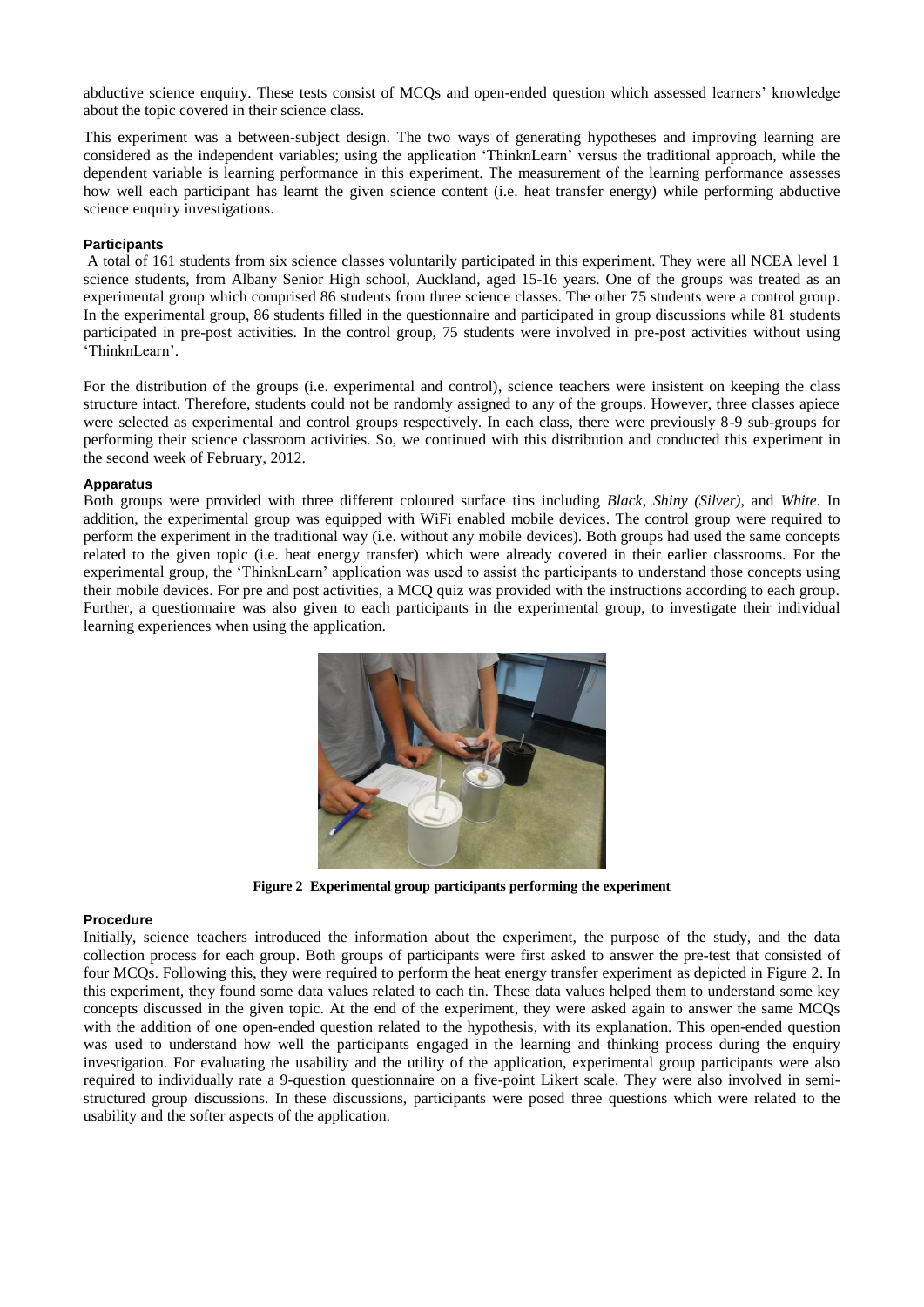## **RESULTS AND DISCUSSIONS**

#### **Micro Level Evaluation**

In this micro level evaluation, the responses from a questionnaire and semi-structured group discussions were gathered from the experimental group participants about their learning experiences while using "ThinknLearn". The control group participants were not involved at this level of the evaluation.

## *Questionnaire Responses*

The questionnaire was filled in by the participants after they had finished their mobile science enquiry learning activities. The 9 questions in the questionnaire attempted to address different aspects of usability (*learnability*, *understandability*, *operability*) and softer aspects (*metaphor*, *interactivity*, *learning content*) as shown in Table 2.The questionnaire used a five-point Likert scale where 1 was "strongly disagree" and 5 was "strongly agree". When this application was tested with science students, their overall responses were encouraging.

| No.            | <b>Statements</b>                                                                      | <b>Evaluation Aspects</b> | <b>Mean Response</b> $\pm$ <b>S.E</b><br>(Standard Error) |
|----------------|----------------------------------------------------------------------------------------|---------------------------|-----------------------------------------------------------|
| S <sub>1</sub> | This mobile learning experience was enjoyable.                                         | Learning Content          | $3.66 \pm 0.11$                                           |
| S <sub>2</sub> | This mobile application was easy to use.                                               | Learnability              | $3.66 \pm 0.11$                                           |
| S <sub>3</sub> | Navigation through this application was easy.                                          | Operability               | $3.87 \pm 0.11$                                           |
| <b>S</b> 4     | This application guides me to formulate a hypothesis.                                  | Understandability         | $3.45 \pm 0.11$                                           |
| S <sub>5</sub> | The given suggestions in the application were relevant.                                | Metaphor                  | $3.74 \pm 0.10$                                           |
| S <sub>6</sub> | This application helps me understand the relationships<br>between different variables. | Interactivity             | $3.50 \pm 0.11$                                           |
| S7             | The given suggestions help me to understand the topic.                                 | Metaphor                  | $3.54 \pm 0.10$                                           |
| S8             | This application helps me to improve my reasoning skills.                              | Interactivity             | $3.28 \pm 0.12$                                           |
| <b>S9</b>      | It is an effective learning application.                                               | Learning Content          | $3.55 \pm 0.11$                                           |

#### **Table 2 Questionnaire statements asked to the experimental group participants**

The three questionnaire statements (S2, S3, and S4) were intended to investigate the mobile learning application from a usability perspective. The responses to statements "S2" and "S3" revealed that the participants found this application was not difficult to use and navigation was straightforward. The ratings on the statement "S4" also revealed that our respondents perceived that the guidance towards hypothesis generation and the whole learning process was very easy to understand. A one sample T-test against the neutral value 3.00 confirmed these interpretations ( $t_{85} = 6.14$ ,  $p < .01$  for S2;  $t_{85} = 7.88$ , p< .01 for S3;  $t_{85} = 4.20$ , p< .01 for S4).

The responses for the statements about softer aspects of the quality of the application showed positive attitudes from the participants. According to the results, the participants experienced "ThinknLearn" as an interactive learning application  $(t_{85} = 4.62, p < .01$  for S6;  $t_{85} = 2.38, p < .01$  for S8). The statements S1 and S9 revealed that our participants considered that this application was an enjoyable learning experience and by and large an effective learning application ( $t_{85} = 5.74$ , p< .01 for S1;  $t_{85} = 5.11$ , p< .01 for S9). Similarly, the responses to the statements (S5, S7) showed that the participants experienced an overall vision of the learning processes ( $t_{85} = 7.10$ , p< .01 for S5;  $t_{85} = 5.19$ , p< .01 for S7). The processes include the relevancy of the given suggestions for constructing scientific hypotheses and the assistance provided by these suggestions to comprehend the given topic.

# *Semi-Structured Group Discussions*

The group discussion questions were posed to the participants about their learning experiences as mentioned in Table 3. In these group discussions, 25 groups from three science classes participated. According to these discussions, the responses from the participants were straightforward and interesting.

With respect to question 1 responses, the most of the participants considered that 'ThinknLearn' was easy to use and they did not find any difficulty while using it. However, there were a few who found this application difficult in terms of its guidance towards hypothesis generation. One of the groups highlighted that "... *questions were difficult and the given suggestions were not easy to understand*". It could be argued that they did not relate suggestions to understand the given topic. In another instance, one participant of another group described how "*it was not difficult but confusing on some occasions*". Those participants who considered the application a bit confusing and difficult application did not understand the deliberate purpose of this application to exploit their high level skills of critical thinking in such science enquiries.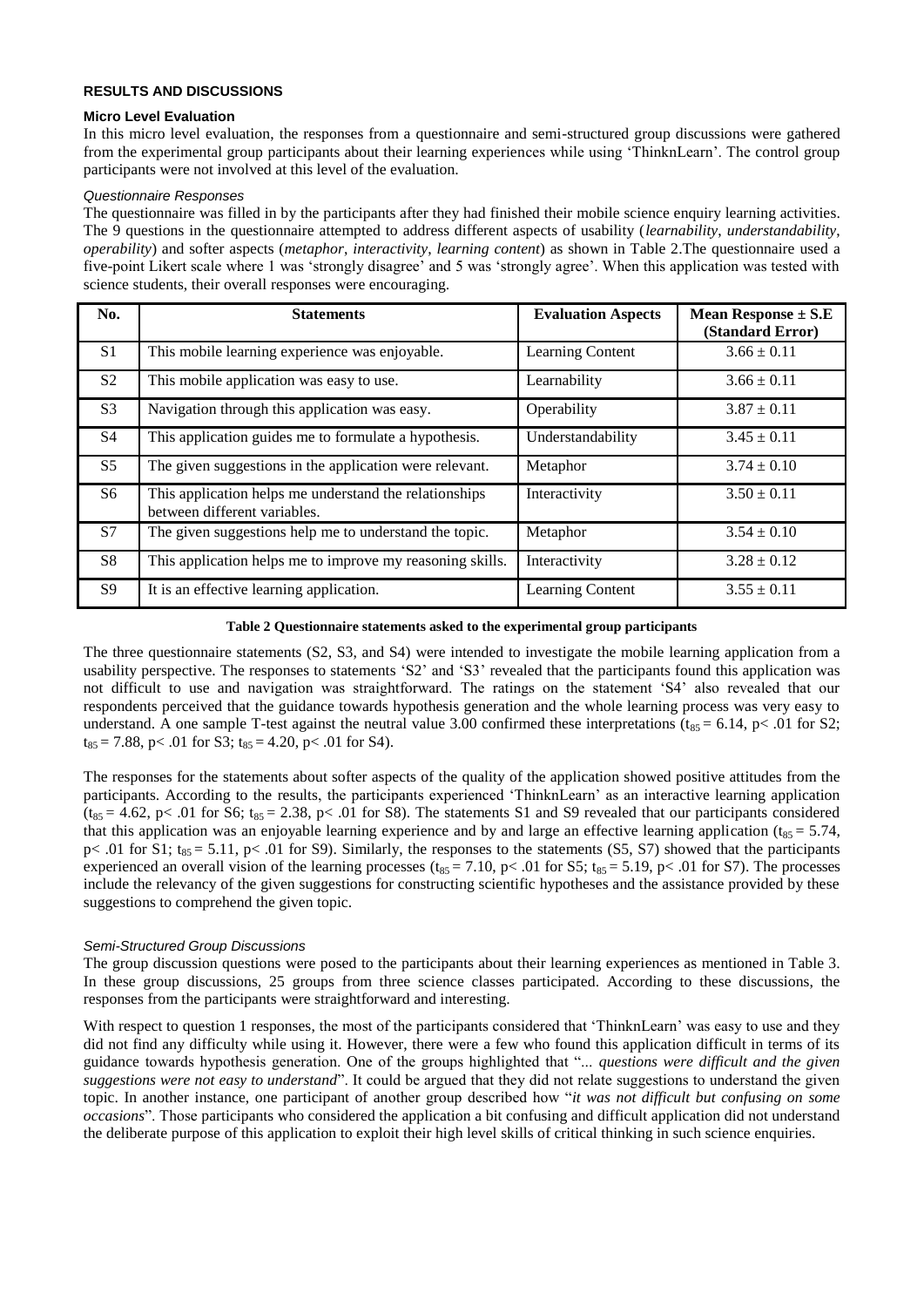As far as the second question is concerned, almost all the participants were positive about their learning experiences and they enjoyed using "ThinknLearn". One of the group participants stated that "*we really enjoyed using it. This application was pretty good and engaging, it helped you to learn about your course (science)*". The other group participants gave an interesting comment about it as "*this type of application keeps you on focus and requires better attention*". On the contrary, one group of the participants disliked this application. According to them, "it *was boring and confusing and therefore, we did not like it*". Overall, participants valued the interactivity, enjoyed the innovative way of learning, and found the application engaging.

In the responses for question 3, the respondents believed that the given suggestions were relevant and made them think. One of the group participants indicated that "*these suggestions are relevant to the answers but they make us to think*". On the other hand, there were a few groups who remarked that "…*more detail should be provided*" and "… *relevant but they (suggestions) did not explain much*". These comments showed that this application presents some challenges to the participants and made learners to think about the given topic. It may be argued that a certain level of challenge was maintained in this application to make it more engaging and interesting. However, some ways may be needed to convince those participants about the value of this approach. Overall, the group discussion responses suggest that the application was engaging and the given suggestions make learners think about the knowledge space under investigation, and may exploit their cognitive thinking skills.

| No. | <b>Group Discussion Questions</b>                                 | <b>Software Quality</b><br><b>Measures</b> |
|-----|-------------------------------------------------------------------|--------------------------------------------|
|     | What type of difficulty do you find in using this application?    | Usability aspects                          |
|     | How do you feel after using this application?                     | Softer aspects                             |
|     | What do you think about the suggestions given in the application? | Softer aspects                             |

#### **Table 3 Group discussion questions**

## **Meso Level Evaluation**

This level was used to examine the learning performance between experimental and control groups. It involved pre and post activities including answering MCQs and writing hypotheses with their explanations while performing science experiments.

## *Learning Performance*

In pre-post tests, participants were asked to answer MCQs related to the learning domain. In comparing these two groups, an independent sample t-Test was used to find out the learning performance differences. The results showed a significant difference  $(p = .025)$  with and without using 'ThinknLearn'. As a matter of fact, the control group participants got marginally better scores in their pre-tests as compared to the experimental group participants. However, in the post-tests, both groups improved but the experimental group gained more in learning performance than the control group as depicted in Figure 3.



**Figure 3 Pre-Post tests comparison between experimental and control groups**

In the post-tests, both group participants were asked to write a hypothesis about the colour of any of these three tins and its explanation in the open-ended dialog box. As far as the marking of the open-ended question was concerned, it was mutually decided with the science teachers to mark thus: '0' for wrong hypothesis or leave empty; 0.5' for correct hypothesis but wrong explanation; "1"for correct hypothesis with its explanation. As an example, one of the answers from the participants who got "1" mark for a correct hypothesis with its explanation was "*Black tin absorbs more heat energy than the other tins and loses more heat energy than the others therefore it keeps the water cool from the inside*". Given that such answers are open to interpretation, there is the potential for bias which should be taken into account when analysing our results.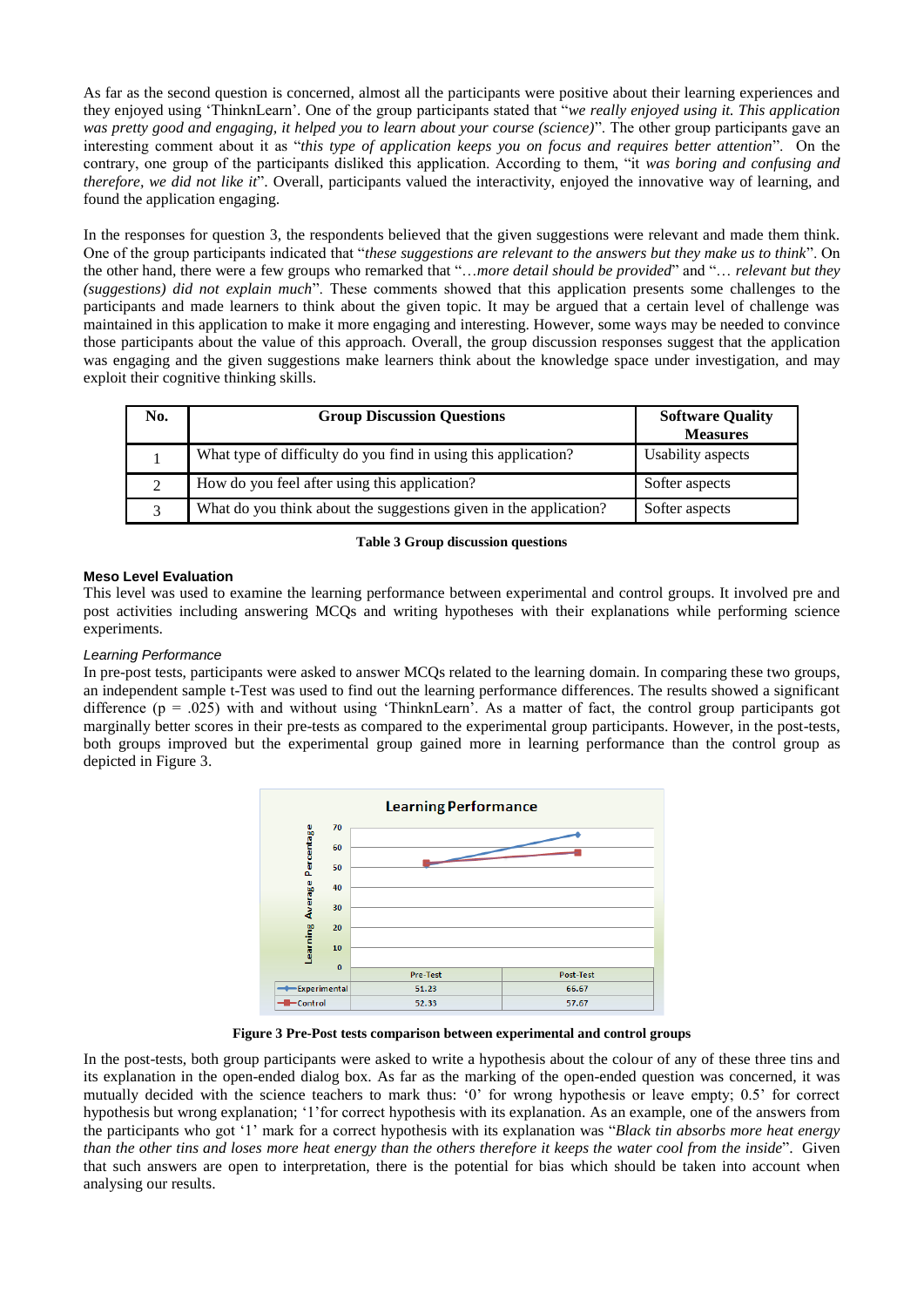According to the applied independent sample t-Test, the results showed a significant difference ( $p = .017$ ) between the experimental and control groups. The experimental group participants got improvements in their thinking and learning while formulating hypotheses about the learning domain. However, the control group participants did not appear understand the given topic so well and therefore, were not able to formulate hypotheses and their explanations at the same level as the experiments group. The participants' scores in percentages confirming these interpretations as illustrated in Figure 4.



**Figure 4 Comparison between experimental and control groups in hypothesis formation activity**

# **CONCLUSION AND FUTURE WORK**

The empirical data presented here make a case for the use of "ThinknLearn" and provide some insights as to why it might be a more effective way of generating scientific hypotheses than the traditional pedagogy. This innovative application presented a case for the practical implementation of mobile abductive science enquiry applications. It can be suggested that this kind of application may be useful to enhance both learning performance and cognitive thinking skills where learners are engaged in exploring and experimenting in real environments. This can promote deeper understanding of a particular science domain and can guide learners in interpreting data to create meaningful hypotheses.

Applications of this kind can be extended further to target other professional fields of interest where researchers or educators want to explore abduction as a form of reasoning such as medical diagnostics, jury deliberation, scientific theory formulation, accidental investigations etc. Moreover, this study may be further developed to support the practical implementation of abduction theory in school sciences, which has not previously been explored.

#### **ACKNOWLEDGMENTS**

We acknowledge Diana Hartley and her colleagues for assisting us in conducting experiments with their students at Albany Senior High School, Auckland, New Zealand.

#### **REFERENCES**

- Ahmed, S., Parsons, D., & Mentis, M. (2012). An ontology supported abductive mobile science enquiry-based learning application. *In Proceedings of the 12th International Conference on Advanced Learning Technologies (ICALT-2012).* Rome, Italy.
- Bevan, N. (2001). International standards for HCI and usability. *International Journal of Human-Computer Studies* , 533-552.
- Chen, W., Tan, N. Y., Looi, C.-K., Zhang, B., & Seow, P. S. (2008). Handheld computers as cognitive tools:Technology-Enhanced environmental learning. *Research and Practice in Technology Enhanced Learning , 3* (3), 231-252.
- Eriksson, K., & Lindstorm, U. A. (1997). Abduction a way to deeper understanding of the world of caring. *Journal of Caring Sciences , 11*, 199-206.
- Facer, K., Joiner, R., Stanton, D., Reid, J., Hull, R., & Kirk, D. (2004). Savannah: mobile gaming and learning? *Journal of Computer Assisted Learning , 20*, 399-409.
- Grandy, R., & Duschl, R. A. (2007). Reconsidering the character and role of inquiry in school science:Analysis of a conference. *Science & Education , 16*, 141-166.
- Huang, Y.-M., Lin, Y.-T., & Cheng, S.-C. (2010). Effectiveness of a mobile plant learning system in a science curriculum in Taiwanese elementary education. *Computers & Education , 54*, 47-58.